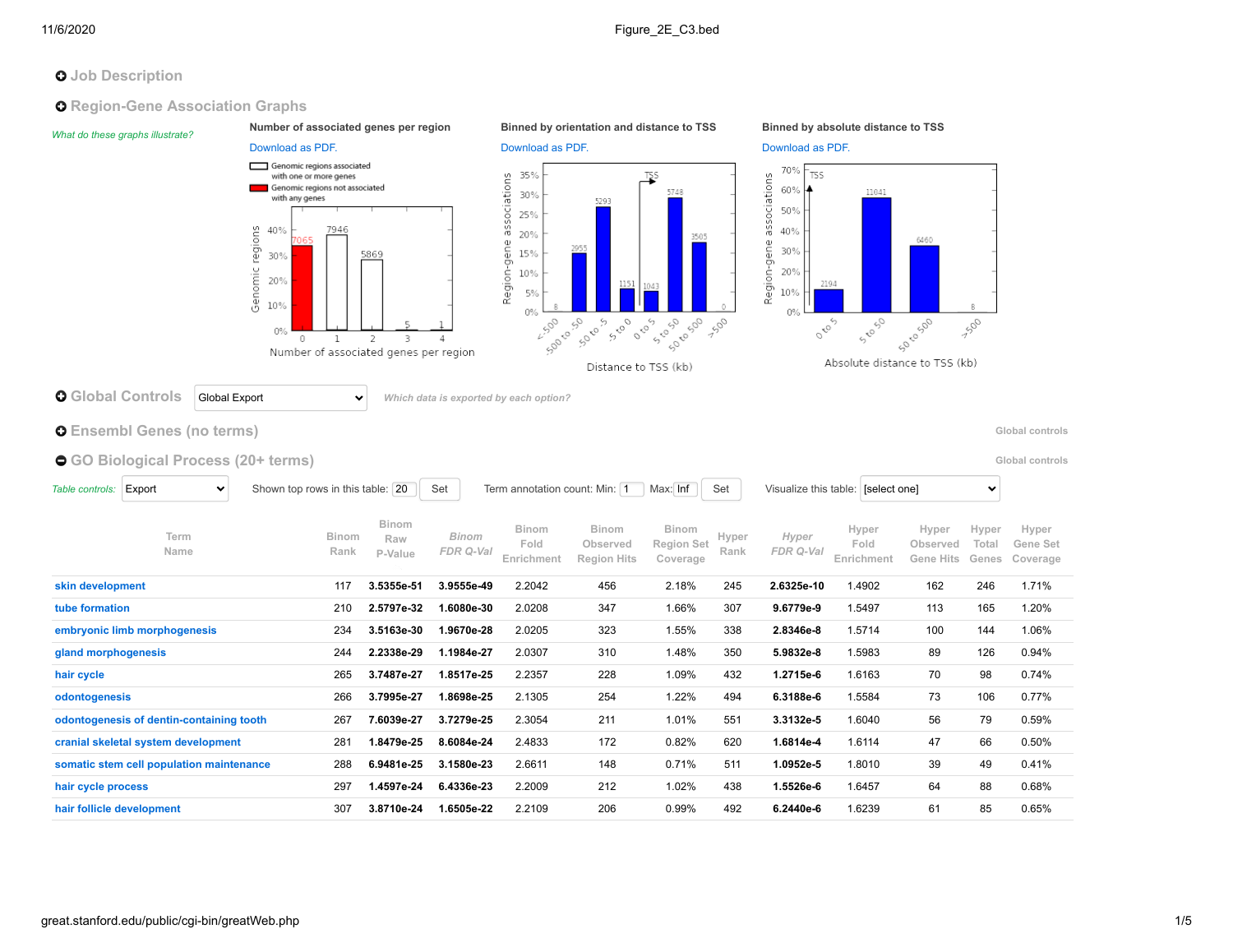## 11/6/2020 **Figure 2E** C3.bed

| Term<br><b>Name</b>                                      | <b>Binom</b><br>Rank | <b>Binom</b><br>Raw<br>P-Value | Binom<br>FDR Q-Val | <b>Binom</b><br>Fold<br>Enrichment | <b>Binom</b><br>Observed<br><b>Region Hits</b> | <b>Binom</b><br><b>Region Set</b><br>Coverage | Hyper<br>Rank | Hyper<br>FDR Q-Val | Hyper<br>Fold<br>Enrichment | Hyper<br>Observed<br>Gene Hits | Hyper<br>Total<br>Genes | Hyper<br>Gene Set<br>Coverage |
|----------------------------------------------------------|----------------------|--------------------------------|--------------------|------------------------------------|------------------------------------------------|-----------------------------------------------|---------------|--------------------|-----------------------------|--------------------------------|-------------------------|-------------------------------|
| canonical Wnt signaling pathway                          | 310                  | 4.5065e-24                     | 1.9029e-22         | 2.1574                             | 217                                            | 1.04%                                         | 520           | 1.3583e-5          | 1.5721                      | 66                             | 95                      | 0.70%                         |
| mesoderm development                                     | 318                  | 1.3298e-23                     | 5.4741e-22         | 2.0670                             | 235                                            | 1.13%                                         | 356           | 8.5380e-8          | 1.6309                      | 80                             | 111                     | 0.85%                         |
| skin epidermis development                               | 321                  | 1.7286e-23                     | 7.0492e-22         | 2.1819                             | 206                                            | 0.99%                                         | 532           | 2.1533e-5          | 1.5866                      | 61                             | 87                      | 0.65%                         |
| non-canonical Wnt signaling pathway                      | 359                  | 8.1133e-21                     | 2.9583e-19         | 2.9309                             | 104                                            | 0.50%                                         | 938           | 4.1173e-3          | 1.6810                      | 26                             | 35                      | 0.27%                         |
| embryonic skeletal system morphogenesis                  | 364                  | 2.0555e-20                     | 7.3919e-19         | 2.1348                             | 186                                            | 0.89%                                         | 1,138         | 1.1970e-2          | 1.3577                      | 60                             | 100                     | 0.63%                         |
| keratinocyte differentiation                             | 401                  | 6.8715e-19                     | 2.2431e-17         | 2.2360                             | 154                                            | 0.74%                                         | .459          | 4.6046e-2          | 1.2843                      | 63                             | 111                     | 0.67%                         |
| positive regulation of mesenchymal cell<br>proliferation | 413                  | 1.3606e-18                     | 4.3123e-17         | 2.3970                             | 131                                            | 0.63%                                         | 465           | 3.2924e-6          | 1.9570                      | 32                             | 37                      | 0.34%                         |
| embryonic hindlimb morphogenesis                         | 419                  | 3.8616e-18                     | 1.2064e-16         | 2.4837                             | 119                                            | 0.57%                                         | 016           | 6.4749e-3          | 1.6638                      | 25                             | 34                      | 0.26%                         |
| regulation of mesenchymal cell proliferation             | 422                  | 5.2678e-18                     | 1.6340e-16         | 2.2509                             | 144                                            | 0.69%                                         | 421           | 8.9362e-7          | 1.9108                      | 38                             | 45                      | 0.40%                         |

The test set of 20,886 genomic regions picked 9,455 (44%) of all 21,395 genes.<br>*GO Biological Process* has 13,090 terms covering 17,925 (84%) of all 21,395 genes, and 1,163,819 term - gene associations.<br>13,090 ontology ter

| ● GO Cellular Component (5 terms)         |                                                                                                                                   |                                |                           |                                    |                                                |                                               |               |                    |                             |                                |                | Global controls                     |
|-------------------------------------------|-----------------------------------------------------------------------------------------------------------------------------------|--------------------------------|---------------------------|------------------------------------|------------------------------------------------|-----------------------------------------------|---------------|--------------------|-----------------------------|--------------------------------|----------------|-------------------------------------|
| Export<br>Table controls:<br>$\checkmark$ | Max: Inf<br>Term annotation count: Min: 1<br>Shown top rows in this table: 20<br>Set<br>Set<br>Visualize this table: [select one] |                                |                           |                                    |                                                |                                               |               |                    |                             |                                | $\checkmark$   |                                     |
| Term<br>Name                              | <b>Binom</b><br>Rank                                                                                                              | <b>Binom</b><br>Raw<br>P-Value | <b>Binom</b><br>FDR Q-Val | <b>Binom</b><br>Fold<br>Enrichment | <b>Binom</b><br>Observed<br><b>Region Hits</b> | <b>Binom</b><br><b>Region Set</b><br>Coverage | Hyper<br>Rank | Hyper<br>FDR Q-Val | Hyper<br>Fold<br>Enrichment | Hyper<br>Observed<br>Gene Hits | Hyper<br>Total | Hyper<br>Gene Set<br>Genes Coverage |
| actin filament bundle                     | 72                                                                                                                                | 4.6695e-13                     | 1.0986e-11                | 2.0033                             | 132                                            | 0.63%                                         | 143           | 2.3533e-2          | 1.3949                      | 45                             | 73             | 0.48%                               |
| desmosome                                 | 116                                                                                                                               | 8.0699e-8                      | 1.1785e-6                 | 2.2624                             | 54                                             | 0.26%                                         | 87            | 8.4850e-4          | 1.8587                      | 23                             | 28             | 0.24%                               |
| laminin complex                           | 184                                                                                                                               | 9.1010e-5                      | 8.3788e-4                 | 2.7912                             | 19                                             | 0.09%                                         | 137           | 1.7958e-2          | 2.2628                      | 8                              | 8              | 0.08%                               |
| Golgi cis cisterna                        | 236                                                                                                                               | 6.1781e-4                      | 4.4346e-3                 | 2.8357                             | 14                                             | 0.07%                                         | 137           | 1.7958e-2          | 2.2628                      | 8                              | 8              | 0.08%                               |
| growth cone membrane                      | 289                                                                                                                               | 3.1616e-3                      | 1.8532e-2                 | 2.1601                             | 17                                             | 0.08%                                         | 156           | 3.5702e-2          | 2.2628                      |                                |                | 0.07%                               |

The test set of 20,886 genomic regions picked 9,455 (44%) of all 21,395 genes. *GO Cellular Component* has 1,694 terms covering 19,074 (89%) of all 21,395 genes, and 371,380 term - gene associations.

1,694 ontology terms (100%) were tested using an annotation count range of [1, Inf].

|                  | ● GO Molecular Function (3 terms) |                                                  |                                                 |                    |                               |                                         |                                        |               |                    |                                    |                   |                | Global controls                               |
|------------------|-----------------------------------|--------------------------------------------------|-------------------------------------------------|--------------------|-------------------------------|-----------------------------------------|----------------------------------------|---------------|--------------------|------------------------------------|-------------------|----------------|-----------------------------------------------|
| Table controls:  | Export                            | Shown top rows in this table: 20<br>$\checkmark$ |                                                 | Set                | Term annotation count: Min: 1 |                                         | Max: Inf                               | Set           |                    | Visualize this table: [select one] |                   |                |                                               |
|                  | Term<br>Name                      |                                                  | <b>Binom</b><br>Binom<br>Raw<br>Rank<br>P-Value | Binom<br>FDR Q-Val | Binom<br>Fold<br>Enrichment   | Binom<br>Observed<br><b>Region Hits</b> | Binom<br><b>Region Set</b><br>Coverage | Hyper<br>Rank | Hyper<br>FDR Q-Val | Hyper<br>Fold<br>Enrichment        | Hyper<br>Observed | Hyper<br>Total | Hyper<br>Gene Set<br>Gene Hits Genes Coverage |
| frizzled binding |                                   |                                                  | 3.5313e-17<br>44                                | 3.3154e-15         | 2.6284                        | 101                                     | 0.48%                                  | 110           | 2.7639e-2          | 1.6078                             | 27                | 38             | 0.29%                                         |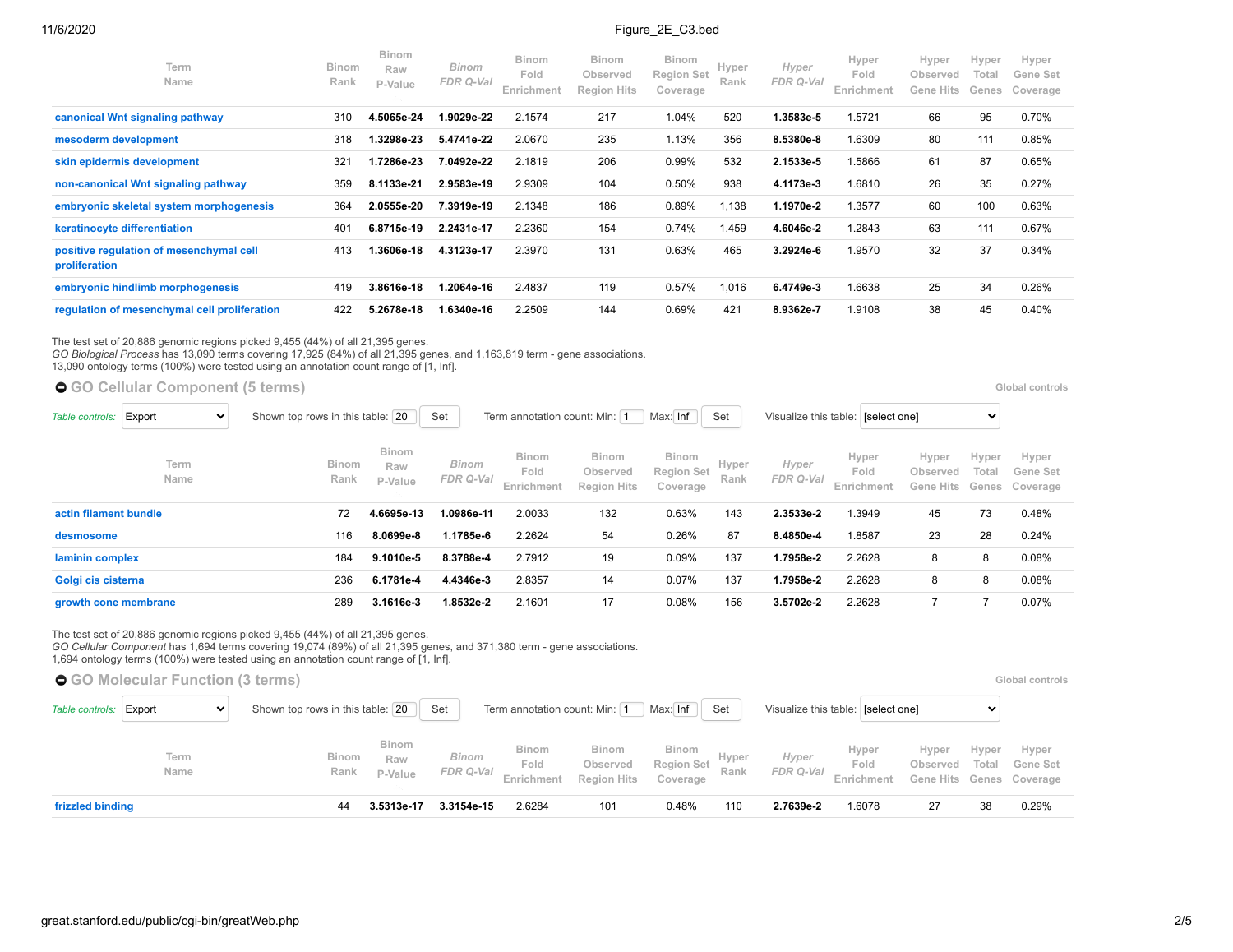### 11/6/2020 Figure 2E C3.bed

|                         | Term<br>Name                         |                                                                                                                                                                                                                                                                                                  | <b>Binom</b><br>Rank | <b>Binom</b><br>Raw<br>P-Value | <b>Binom</b><br>FDR Q-Val | <b>Binom</b><br>Fold<br>Enrichment | <b>Binom</b><br>Observed<br><b>Region Hits</b> | <b>Binom</b><br><b>Region Set</b><br>Coverage | Hyper<br>Rank | Hyper<br>FDR Q-Val | Hyper<br>Fold<br>Enrichment        | Hyper<br>Observed<br>Gene<br>Hits        | Hyper<br>Total<br>Genes | Hyper<br>Gene Set<br>Coverage |
|-------------------------|--------------------------------------|--------------------------------------------------------------------------------------------------------------------------------------------------------------------------------------------------------------------------------------------------------------------------------------------------|----------------------|--------------------------------|---------------------------|------------------------------------|------------------------------------------------|-----------------------------------------------|---------------|--------------------|------------------------------------|------------------------------------------|-------------------------|-------------------------------|
| <b>I-SMAD binding</b>   |                                      |                                                                                                                                                                                                                                                                                                  | 143                  | 1.0660e-5                      | 3.0796e-4                 | 2.3563                             | 33                                             | 0.16%                                         | 80            | 6.4624e-3          | 2.2628                             | 11                                       | 11                      | 0.12%                         |
| neuropilin binding      |                                      |                                                                                                                                                                                                                                                                                                  | 186                  | 8.5861e-5                      | 1.9069e-3                 | 2.2009                             | 30                                             | 0.14%                                         | 101           | 1.7408e-2          | 2.0888                             | 12                                       | 13                      | 0.13%                         |
|                         | <b>O</b> Human Phenotype (20+ terms) | The test set of 20,886 genomic regions picked 9,455 (44%) of all 21,395 genes.<br>GO Molecular Function has 4,131 terms covering 17,189 (80%) of all 21,395 genes, and 227,341 term - gene associations.<br>4,131 ontology terms (100%) were tested using an annotation count range of [1, lnf]. |                      |                                |                           |                                    |                                                |                                               |               |                    |                                    |                                          |                         | Global controls               |
| Table controls:         | Export<br>$\checkmark$               | Shown top rows in this table: 20                                                                                                                                                                                                                                                                 |                      |                                | Set                       | Term annotation count: Min: 1      |                                                | Max: Inf                                      | Set           |                    | Visualize this table: [select one] |                                          | $\checkmark$            |                               |
|                         | Term<br>Name                         |                                                                                                                                                                                                                                                                                                  | <b>Binom</b><br>Rank | <b>Binom</b><br>Raw<br>P-Value | <b>Binom</b><br>FDR Q-Val | <b>Binom</b><br>Fold<br>Enrichment | <b>Binom</b><br>Observed<br><b>Region Hits</b> | <b>Binom</b><br><b>Region Set</b><br>Coverage | Hyper<br>Rank | Hyper<br>FDR Q-Val | Hyper<br>Fold<br>Enrichment        | Hyper<br>Observed<br><b>Hits</b><br>Gene | Hyper<br>Total<br>Genes | Hyper<br>Gene Set<br>Coverage |
| Abnormality of the nail |                                      |                                                                                                                                                                                                                                                                                                  | 12                   | 3.1718e-34                     | 1.7442e-31                | 2.0989                             | 336                                            | 1.61%                                         | 105           | 1.8855e-3          | 1.3277                             | 115                                      | 196                     | 1.22%                         |

**[Cleft lip](http://great.stanford.edu/public/cgi-bin/showTermDetails.php?termId=HP:0410030&ontoName=HumanPhenotypeOntology&species=mm10&ontoUiName=Human%20Phenotype&foreName=Figure_2E_C3.bed&backName=&sessionName=20201106-public-4.0.4-rwZ3OV)** 18 **4.8097e-31 1.7633e-28** 2.3108 245 1.17% 134 **3.6532e-3** 1.4400 63 99 0.67% **[Aplasia/Hypoplasia of the eyebrow](http://great.stanford.edu/public/cgi-bin/showTermDetails.php?termId=HP:0100840&ontoName=HumanPhenotypeOntology&species=mm10&ontoUiName=Human%20Phenotype&foreName=Figure_2E_C3.bed&backName=&sessionName=20201106-public-4.0.4-rwZ3OV)** 22 **8.3668e-30 2.5097e-27** 2.7557 169 0.81% 219 **1.7735e-2** 1.4457 46 72 0.49% **[Abnormal number of teeth](http://great.stanford.edu/public/cgi-bin/showTermDetails.php?termId=HP:0006483&ontoName=HumanPhenotypeOntology&species=mm10&ontoUiName=Human%20Phenotype&foreName=Figure_2E_C3.bed&backName=&sessionName=20201106-public-4.0.4-rwZ3OV)** 25 **4.5672e-29 1.2056e-26** 2.1920 256 1.23% 141 **4.3276e-3** 1.4169 67 107 0.71% **[Cleft upper lip](http://great.stanford.edu/public/cgi-bin/showTermDetails.php?termId=HP:0000204&ontoName=HumanPhenotypeOntology&species=mm10&ontoUiName=Human%20Phenotype&foreName=Figure_2E_C3.bed&backName=&sessionName=20201106-public-4.0.4-rwZ3OV)** 35 **1.2807e-26 2.4146e-24** 2.2276 225 1.08% 155 **5.9888e-3** 1.4356 59 93 0.62% **[Abnormality of the eyelashes](http://great.stanford.edu/public/cgi-bin/showTermDetails.php?termId=HP:0000499&ontoName=HumanPhenotypeOntology&species=mm10&ontoUiName=Human%20Phenotype&foreName=Figure_2E_C3.bed&backName=&sessionName=20201106-public-4.0.4-rwZ3OV)** 36 **1.3291e-26 2.4364e-24** 2.3380 203 0.97% 109 **2.0755e-3** 1.4563 65 101 0.69% **[Aplasia/Hypoplasia of the nails](http://great.stanford.edu/public/cgi-bin/showTermDetails.php?termId=HP:0008386&ontoName=HumanPhenotypeOntology&species=mm10&ontoUiName=Human%20Phenotype&foreName=Figure_2E_C3.bed&backName=&sessionName=20201106-public-4.0.4-rwZ3OV)** 39 **2.9555e-26 5.0009e-24** 2.5516 169 0.81% 165 **7.1203e-3** 1.4784 49 75 0.52% **[Reduced number of teeth](http://great.stanford.edu/public/cgi-bin/showTermDetails.php?termId=HP:0009804&ontoName=HumanPhenotypeOntology&species=mm10&ontoUiName=Human%20Phenotype&foreName=Figure_2E_C3.bed&backName=&sessionName=20201106-public-4.0.4-rwZ3OV)** 49 **7.1761e-24 9.6643e-22** 2.1942 207 0.99% 226 **1.9926e-2** 1.3815 58 95 0.61% **[Sparse or absent eyelashes](http://great.stanford.edu/public/cgi-bin/showTermDetails.php?termId=HP:0200102&ontoName=HumanPhenotypeOntology&species=mm10&ontoUiName=Human%20Phenotype&foreName=Figure_2E_C3.bed&backName=&sessionName=20201106-public-4.0.4-rwZ3OV)** 51 **2.4536e-23 3.1747e-21** 2.8953 120 0.57% 211 **1.5916e-2** 1.5557 33 48 0.35% **[Anonychia](http://great.stanford.edu/public/cgi-bin/showTermDetails.php?termId=HP:0001798&ontoName=HumanPhenotypeOntology&species=mm10&ontoUiName=Human%20Phenotype&foreName=Figure_2E_C3.bed&backName=&sessionName=20201106-public-4.0.4-rwZ3OV)** 58 **1.5548e-21 1.7690e-19** 3.7726 76 0.36% 171 **8.5958e-3** 1.9966 15 17 0.16% **[Finger syndactyly](http://great.stanford.edu/public/cgi-bin/showTermDetails.php?termId=HP:0006101&ontoName=HumanPhenotypeOntology&species=mm10&ontoUiName=Human%20Phenotype&foreName=Figure_2E_C3.bed&backName=&sessionName=20201106-public-4.0.4-rwZ3OV)** 65 **1.3284e-20 1.3486e-18** 2.6445 122 0.58% 9 **1.1746e-6** 2.0365 36 40 0.38% **[Nail dysplasia](http://great.stanford.edu/public/cgi-bin/showTermDetails.php?termId=HP:0002164&ontoName=HumanPhenotypeOntology&species=mm10&ontoUiName=Human%20Phenotype&foreName=Figure_2E_C3.bed&backName=&sessionName=20201106-public-4.0.4-rwZ3OV)** 81 **3.7252e-18 3.0349e-16** 2.1215 166 0.79% 302 **4.0534e-2** 1.3528 55 92 0.58% **[Abnormality of the plantar skin of foot](http://great.stanford.edu/public/cgi-bin/showTermDetails.php?termId=HP:0100872&ontoName=HumanPhenotypeOntology&species=mm10&ontoUiName=Human%20Phenotype&foreName=Figure_2E_C3.bed&backName=&sessionName=20201106-public-4.0.4-rwZ3OV)** 95 **6.0902e-17 4.2305e-15** 2.5247 107 0.51% 93 **1.6068e-3** 1.6536 38 52 0.40% **[Plantar hyperkeratosis](http://great.stanford.edu/public/cgi-bin/showTermDetails.php?termId=HP:0007556&ontoName=HumanPhenotypeOntology&species=mm10&ontoUiName=Human%20Phenotype&foreName=Figure_2E_C3.bed&backName=&sessionName=20201106-public-4.0.4-rwZ3OV)** 97 **7.2613e-17 4.9399e-15** 3.1214 75 0.36% 246 **2.2752e-2** 1.6457 24 33 0.25% **[Hypodontia](http://great.stanford.edu/public/cgi-bin/showTermDetails.php?termId=HP:0000668&ontoName=HumanPhenotypeOntology&species=mm10&ontoUiName=Human%20Phenotype&foreName=Figure_2E_C3.bed&backName=&sessionName=20201106-public-4.0.4-rwZ3OV)** 100 **1.0258e-16 6.7690e-15** 2.2326 135 0.65% 312 **4.5947e-2** 1.4331 38 60 0.40% **[Abnormality of hair texture](http://great.stanford.edu/public/cgi-bin/showTermDetails.php?termId=HP:0010719&ontoName=HumanPhenotypeOntology&species=mm10&ontoUiName=Human%20Phenotype&foreName=Figure_2E_C3.bed&backName=&sessionName=20201106-public-4.0.4-rwZ3OV)** 133 **3.8755e-14 1.9229e-12** 2.0227 141 0.68% 139 **4.2749e-3** 1.4512 59 92 0.62% **[Abnormality of epidermal morphology](http://great.stanford.edu/public/cgi-bin/showTermDetails.php?termId=HP:0011124&ontoName=HumanPhenotypeOntology&species=mm10&ontoUiName=Human%20Phenotype&foreName=Figure_2E_C3.bed&backName=&sessionName=20201106-public-4.0.4-rwZ3OV)** 139 **9.3992e-14 4.4622e-12** 2.5868 81 0.39% 314 **4.6472e-2** 1.5482 26 38 0.27% **[Abnormal blistering of the skin](http://great.stanford.edu/public/cgi-bin/showTermDetails.php?termId=HP:0008066&ontoName=HumanPhenotypeOntology&species=mm10&ontoUiName=Human%20Phenotype&foreName=Figure_2E_C3.bed&backName=&sessionName=20201106-public-4.0.4-rwZ3OV)** 156 **9.2997e-13 3.9339e-11** 4.0533 39 0.19% 297 **3.9322e-2** 1.9396 12 14 0.13% **[Cutaneous syndactyly](http://great.stanford.edu/public/cgi-bin/showTermDetails.php?termId=HP:0012725&ontoName=HumanPhenotypeOntology&species=mm10&ontoUiName=Human%20Phenotype&foreName=Figure_2E_C3.bed&backName=&sessionName=20201106-public-4.0.4-rwZ3OV)** 197 **2.8941e-11 9.6944e-10** 2.3409 78 0.37% 17 **2.8645e-5** 2.1012 26 28 0.27% **[Fragile nails](http://great.stanford.edu/public/cgi-bin/showTermDetails.php?termId=HP:0001808&ontoName=HumanPhenotypeOntology&species=mm10&ontoUiName=Human%20Phenotype&foreName=Figure_2E_C3.bed&backName=&sessionName=20201106-public-4.0.4-rwZ3OV)** 198 **3.1876e-11 1.0624e-9** 3.3935 42 0.20% 142 **4.4170e-3** 2.1120 14 15 0.15%

The test set of 20,886 genomic regions picked 9,455 (44%) of all 21,395 genes.

*Human Phenotype* has 6,599 terms covering 3,215 (15%) of all 21,395 genes, and 244,972 term - gene associations.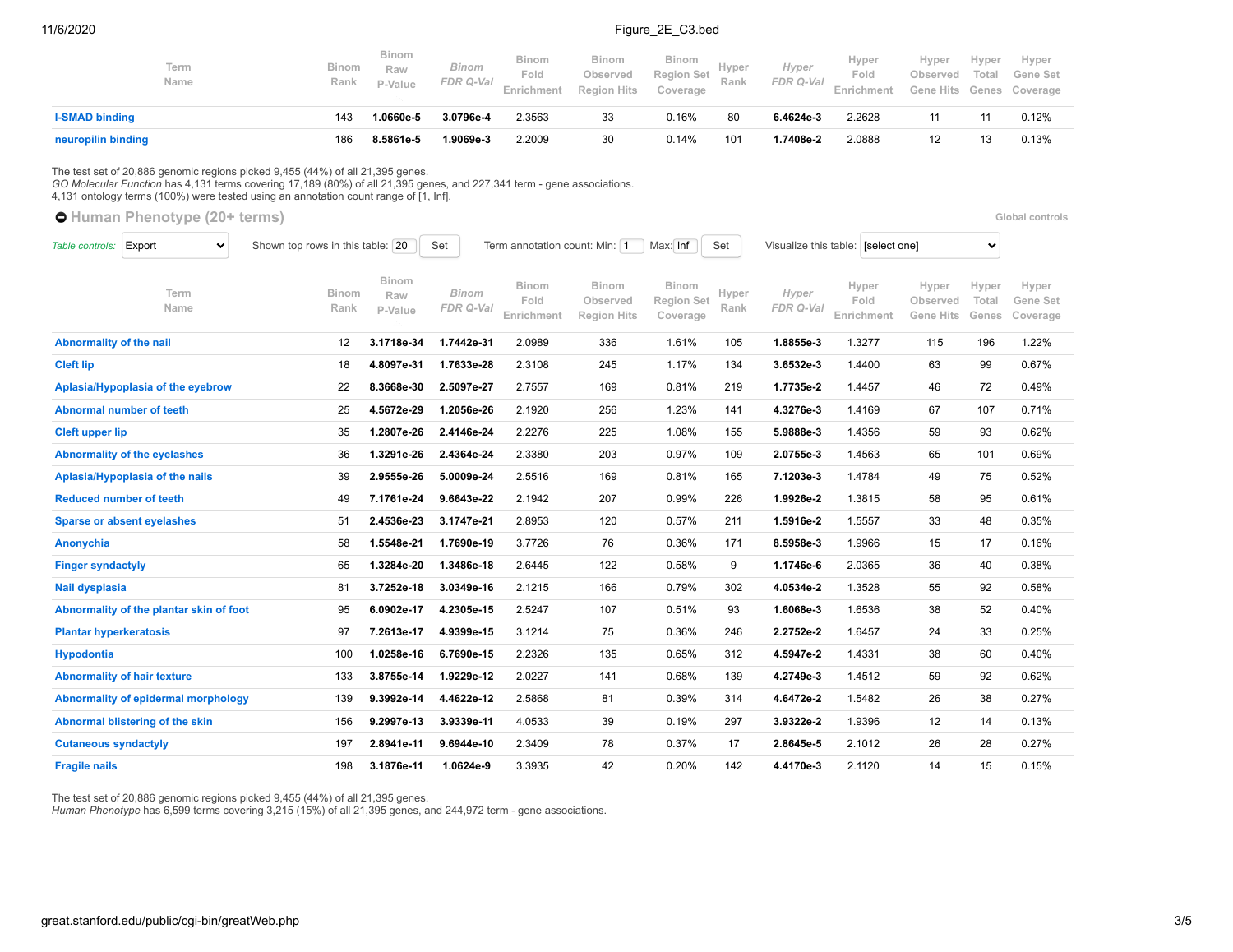$\sqrt{2}$ 

## 11/6/2020 Figure 2E C3.bed

6,599 ontology terms (100%) were tested using an annotation count range of [1, Inf].

 $\bullet$  [Mouse Phenotype Single KO](https://great-help.atlassian.net/wiki/spaces/GREAT/Mouse+Phenotype+Single+KO) (20+ terms) **Global controls Global controls Global controls** 

| Table controls:       | Export<br>$\checkmark$                       | Shown top rows in this table: 20 |                                | Set                |                                    | Term annotation count: Min: 1<br>Max: Inf<br>Set |                                               |               | Visualize this table: [select one]<br>$\checkmark$ |                             |                                |                         |                               |
|-----------------------|----------------------------------------------|----------------------------------|--------------------------------|--------------------|------------------------------------|--------------------------------------------------|-----------------------------------------------|---------------|----------------------------------------------------|-----------------------------|--------------------------------|-------------------------|-------------------------------|
|                       | Term<br>Name                                 | <b>Binom</b><br>Rank             | <b>Binom</b><br>Raw<br>P-Value | Binom<br>FDR Q-Val | <b>Binom</b><br>Fold<br>Enrichment | <b>Binom</b><br>Observed<br><b>Region Hits</b>   | <b>Binom</b><br><b>Region Set</b><br>Coverage | Hyper<br>Rank | Hyper<br>FDR Q-Val                                 | Hyper<br>Fold<br>Enrichment | Hyper<br>Observed<br>Gene Hits | Hyper<br>Total<br>Genes | Hyper<br>Gene Set<br>Coverage |
|                       | abnormal vibrissa morphology                 | 112                              | 9.2927e-24                     | 7.6084e-22         | 2.2036                             | 204                                              | 0.98%                                         | 256           | 6.1663e-7                                          | 1.6435                      | 69                             | 95                      | 0.73%                         |
|                       | abnormal cardiac outflow tract development   | 127                              | 3.6388e-22                     | 2.6274e-20         | 2.0047                             | 237                                              | 1.13%                                         | 213           | 8.9432e-8                                          | 1.6191                      | 83                             | 116                     | 0.88%                         |
|                       | abnormal sphenoid bone morphology            | 139                              | 2.2335e-21                     | 1.4735e-19         | 2.1928                             | 184                                              | 0.88%                                         | 168           | 6.5612e-9                                          | 1.8162                      | 61                             | 76                      | 0.65%                         |
|                       | abnormal tongue morphology                   | 142                              | 5.2565e-21                     | 3.3945e-19         | 2.1295                             | 193                                              | 0.92%                                         | 419           | 3.5544e-5                                          | 1.5685                      | 61                             | 88                      | 0.65%                         |
| morphology            | abnormal epidermis stratum spinosum          | 165                              | 1.4210e-19                     | 7.8972e-18         | 2.6110                             | 118                                              | 0.56%                                         | 1,182         | 1.5900e-2                                          | 1.4435                      | 37                             | 58                      | 0.39%                         |
|                       | abnormal hair shaft morphology               | 178                              | 5.7720e-19                     | 2.9735e-17         | 2.3610                             | 138                                              | 0.66%                                         | 606           | 5.9133e-4                                          | 1.5666                      | 45                             | 65                      | 0.48%                         |
|                       | abnormal epidermis stratum basale morphology | 198                              | 2.5862e-17                     | 1.1977e-15         | 2.8083                             | 91                                               | 0.44%                                         | 1,292         | 2.2070e-2                                          | 1.5517                      | 24                             | 35                      | 0.25%                         |
|                       | abnormal merocrine gland morphology          | 200                              | 3.0943e-17                     | 1.4187e-15         | 2.0319                             | 174                                              | 0.83%                                         | 281           | 1.1339e-6                                          | 1.7124                      | 56                             | 74                      | 0.59%                         |
|                       | abnormal basicranium morphology              | 206                              | 5.1547e-17                     | 2.2946e-15         | 2.1129                             | 156                                              | 0.75%                                         | 259           | 6.7392e-7                                          | 1.7456                      | 54                             | 70                      | 0.57%                         |
|                       | abnormal frontal bone morphology             | 221                              | 4.9979e-16                     | 2.0738e-14         | 2.0344                             | 160                                              | 0.77%                                         | 391           | 2.1212e-5                                          | 1.6881                      | 47                             | 63                      | 0.50%                         |
| morphology            | abnormal epidermis stratum granulosum        | 222                              | 5.2441e-16                     | 2.1662e-14         | 2.2625                             | 125                                              | 0.60%                                         | 1,220         | 1.7223e-2                                          | 1.4234                      | 39                             | 62                      | 0.41%                         |
|                       | abnormal tooth development                   | 223                              | 5.3293e-16                     | 2.1915e-14         | 2.1110                             | 146                                              | 0.70%                                         | 892           | 4.9023e-3                                          | 1.4743                      | 43                             | 66                      | 0.45%                         |
| eyelids open at birth |                                              | 224                              | 6.5007e-16                     | 2.6612e-14         | 2.1117                             | 145                                              | 0.69%                                         | 388           | 2.0636e-5                                          | 1.7505                      | 41                             | 53                      | 0.43%                         |
|                       | abnormal midface morphology                  | 232                              | 2.8103e-15                     | 1.1108e-13         | 3.9015                             | 50                                               | 0.24%                                         | 1,360         | 2.6061e-2                                          | 2.0365                      | 9                              | 10                      | 0.10%                         |
|                       | abnormal hair follicle orientation           | 233                              | 2.8687e-15                     | 1.1290e-13         | 2.9275                             | 74                                               | 0.35%                                         | 1,260         | 2.0580e-2                                          | 1.8385                      | 13                             | 16                      | 0.14%                         |
|                       | abnormal keratinocyte morphology             | 234                              | 2.9348e-15                     | 1.1501e-13         | 2.3992                             | 105                                              | 0.50%                                         | 752           | 2.0697e-3                                          | 1.6028                      | 34                             | 48                      | 0.36%                         |
|                       | abnormal basisphenoid bone morphology        | 246                              | 1.7587e-14                     | 6.5557e-13         | 2.3091                             | 107                                              | 0.51%                                         | 254           | 5.5474e-7                                          | 1.9471                      | 37                             | 43                      | 0.39%                         |
|                       | abnormal nasal septum morphology             | 265                              | 7.4468e-14                     | 2.5769e-12         | 2.4013                             | 94                                               | 0.45%                                         | 297           | 1.7198e-6                                          | 2.0042                      | 31                             | 35                      | 0.33%                         |
|                       | epidermis stratum spinosum hyperplasia       | 266                              | 8.9135e-14                     | 3.0728e-12         | 2.5720                             | 82                                               | 0.39%                                         | 1.400         | 2.7643e-2                                          | 1.4902                      | 27                             | 41                      | 0.29%                         |
|                       | abnormal keratinocyte physiology             | 270                              | 1.0351e-13                     | 3.5156e-12         | 2.1236                             | 121                                              | 0.58%                                         | 1,102         | 1.3031e-2                                          | 1.4367                      | 40                             | 63                      | 0.42%                         |

The test set of 20,886 genomic regions picked 9,455 (44%) of all 21,395 genes.

*Mouse Phenotype Single KO* has 9,170 terms covering 9,466 (44%) of all 21,395 genes, and 551,620 term - gene associations.

9,170 ontology terms (100%) were tested using an annotation count range of [1, Inf].

 $\bullet$  [Mouse Phenotype](https://great-help.atlassian.net/wiki/spaces/GREAT/Mouse+Phenotype) (20+ terms) **Slobal controls Global controls Global controls** 

[Table controls:](https://great-help.atlassian.net/wiki/spaces/GREAT/pages/655462/Output#Output-OntologyTableControls) Export v Shown top rows in this table: 20 Set Term annotation count: Min: 1 Max: Inf Set Visualize this table: [select one]

 $\ddot{\phantom{1}}$